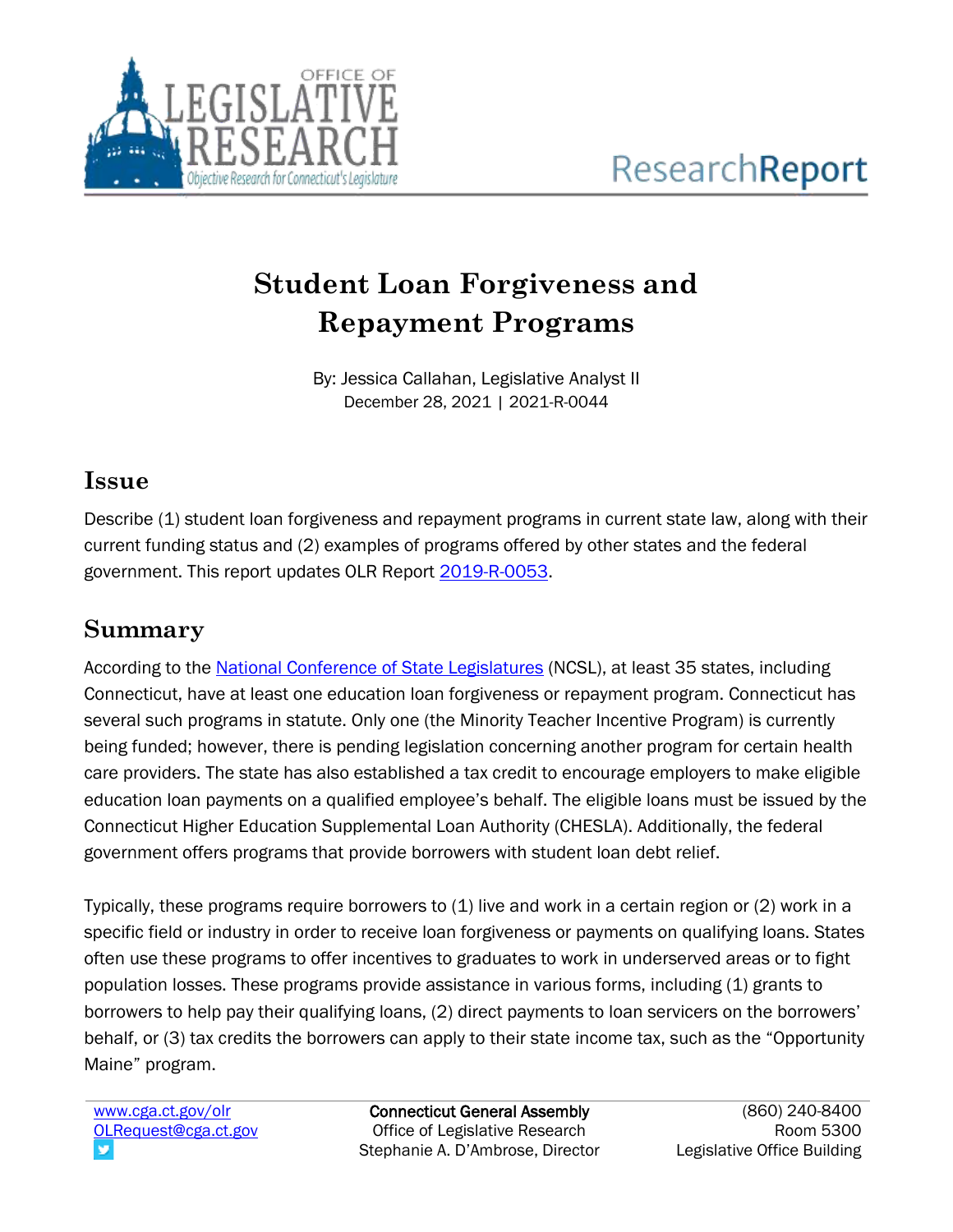## **Connecticut Student Loan Forgiveness and Repayment Programs**

Connecticut has several student loan forgiveness and reimbursement incentive programs in statute. These programs generally offer certain borrowers with reimbursement grants or loan forgiveness as an incentive to work and live in Connecticut. According to the Office of Fiscal Analysis, only the Minority Teacher Incentive Program is currently funded. Table 1 below describes each program.

| <b>Program Name</b>                                                                                                                  | <b>Brief Description</b>                                                                                                                                                                                                                                                                                                                                                                                                                                                                                                                                                                                                                                                             |
|--------------------------------------------------------------------------------------------------------------------------------------|--------------------------------------------------------------------------------------------------------------------------------------------------------------------------------------------------------------------------------------------------------------------------------------------------------------------------------------------------------------------------------------------------------------------------------------------------------------------------------------------------------------------------------------------------------------------------------------------------------------------------------------------------------------------------------------|
| Connecticut Green Technology,<br>Life Science, and Health<br>Information Technology Loan<br>Reimbursement Program (CGS §<br>10a-19i) | Reimburses federal and state loans of (1) up to \$2,500 per year or<br>5% of the amount of such loans, whichever is less, for up to four<br>years for individuals with a bachelor's degree in these fields and (2)<br>up to \$2,500 per year or 5% of the amount of such loans, whichever<br>is less, for up to two years for individuals with an associate degree in<br>these fields. To qualify, individuals must have graduated on or after<br>May 1, 2010, and have been employed in Connecticut for at least<br>two years after graduation. Additionally, an adjusted gross income<br>limit of \$150,000 also applies for the year prior to the first year of<br>reimbursement. |
| "Engineering Connecticut" Loan<br>Reimbursement Grant Program<br>(CGS § 10a-19e)                                                     | Provides student loan reimbursement grants to individuals who<br>graduated from higher education institutions with undergraduate or<br>graduate degrees in engineering, are employed in Connecticut as<br>engineers, and satisfy certain other eligibility requirements.<br>Qualifying individuals receive annual reimbursement grants for<br>qualifying student loan payments in an amount determined by the<br>Office of Higher Education (OHE) executive director.                                                                                                                                                                                                                |
| English Language Learner<br>Educator Incentive Program (CGS<br>§ 10a-19i)                                                            | Provides eligible program participants pursuing an endorsement in<br>bilingual education or the teaching of English to speakers of other<br>languages with grants of up to \$5,000 per year in their junior and<br>senior years. If the student goes on to teach in a Connecticut public<br>school after graduation in a position that requires one of these<br>endorsements, then he or she may also receive \$2,500 per year for<br>four years in loan reimbursements.                                                                                                                                                                                                             |
| Information Technology Loan<br>Reimbursement Pilot Program<br>(CGS § 10a-169b)                                                       | Provides a student loan reimbursement grant for those who attended<br>a Connecticut college or university; majored in an information<br>technology related field; are newly employed by a Connecticut<br>company in an information technology related position on or after<br>January 1, 2001; and meet the eligibility requirements for the state's<br>information technology scholarship program (CGS § 10a-169a).                                                                                                                                                                                                                                                                 |

#### Table 1: Student Loan Forgiveness Programs in Current Law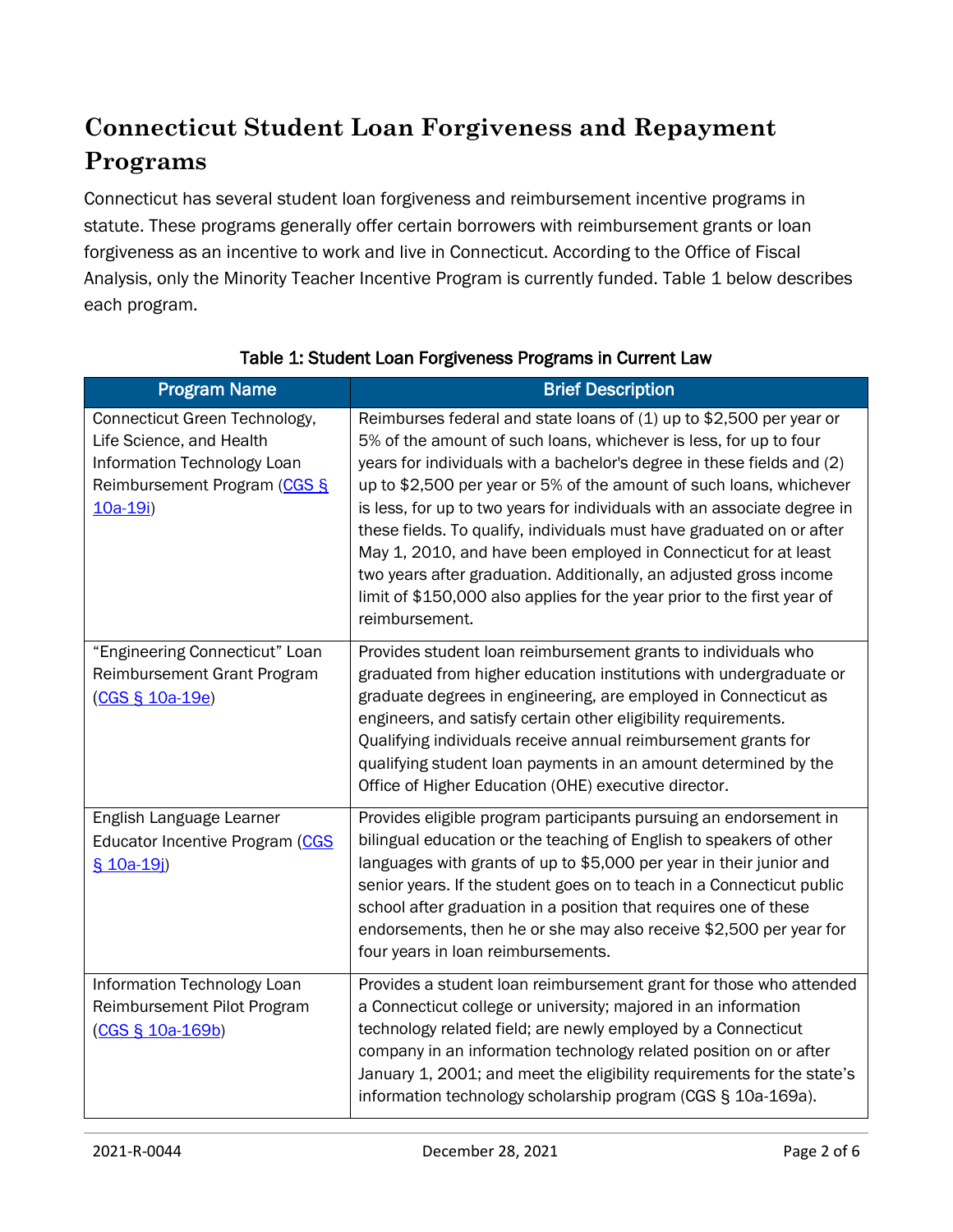### Table 1 (continued)

| <b>Program Name</b>                                                                                                                 | <b>Brief Description</b>                                                                                                                                                                                                                                                                                                                                                                                                                                                                                                                           |
|-------------------------------------------------------------------------------------------------------------------------------------|----------------------------------------------------------------------------------------------------------------------------------------------------------------------------------------------------------------------------------------------------------------------------------------------------------------------------------------------------------------------------------------------------------------------------------------------------------------------------------------------------------------------------------------------------|
|                                                                                                                                     | Eligible students are reimbursed for up to \$2,500 annually for a total<br>of two years for qualifying student loans. The student must be<br>employed by a qualifying company when he or she applies for the<br>reimbursement.                                                                                                                                                                                                                                                                                                                     |
| <b>Minority Teacher Incentive</b><br>Program and Educator Loan<br>Reimbursement Grant Program<br>(CGS §§ 10a-168a and 10a-<br>168b) | Awards grants of up to \$5,000 per year, for up to two years, for<br>minority students in (1) their junior and senior years in Connecticut<br>undergraduate teacher preparation programs, (2) graduate teacher<br>education programs (if they received a grant for one year as an<br>undergraduate), or (3) alternative route to certification programs.                                                                                                                                                                                           |
|                                                                                                                                     | Also provides up to 10 years of student loan reimbursement grants to<br>minority administrators or teachers, for up to 10% of their student<br>loans, not to exceed \$5,000 a year.                                                                                                                                                                                                                                                                                                                                                                |
| <b>Primary Care Direct Services</b><br>Program (CGS § 19a-7d)                                                                       | Provide grants to community providers to expand access to health<br>care coverage to the uninsured. The money can be used for, among<br>other things, recruiting and retaining primary care clinicians and<br>registered nurses through a loan repayment program. Primary care<br>clinicians include family practice physicians, obstetricians-<br>gynecologists, dentists, pediatricians, advanced practice registered<br>nurses, and physician assistants, among others. Individuals receiving<br>loan repayment must meet certain requirements. |
| Nursing Education Loan<br>Forgiveness Program (CGS § 10a-<br>162a)                                                                  | Provides Ioan forgiveness for Connecticut residents enrolled in<br>nursing education in the state. "Nursing education" includes any<br>program of study and courses taken to enter or advance in the<br>profession or upgrade knowledge and skills. If a resident remains in<br>the nursing field in Connecticut for five years, his or her loans are<br>forgiven.                                                                                                                                                                                 |
| "You Belong" Loan<br>Reimbursement Grant Program<br>(CGS § 10a-19f)                                                                 | Provides student loan reimbursements to doctoral program<br>graduates employed in Connecticut in economically valuable fields,<br>as determined by the Department of Economic and Community<br>Development. Eligible individuals receive annual reimbursement<br>grants for qualifying student loan payments in an amount determined<br>by the OHE executive director. The person must be employed in<br>Connecticut by a qualifying company or in research at a higher<br>education institution in an economically valuable field.                |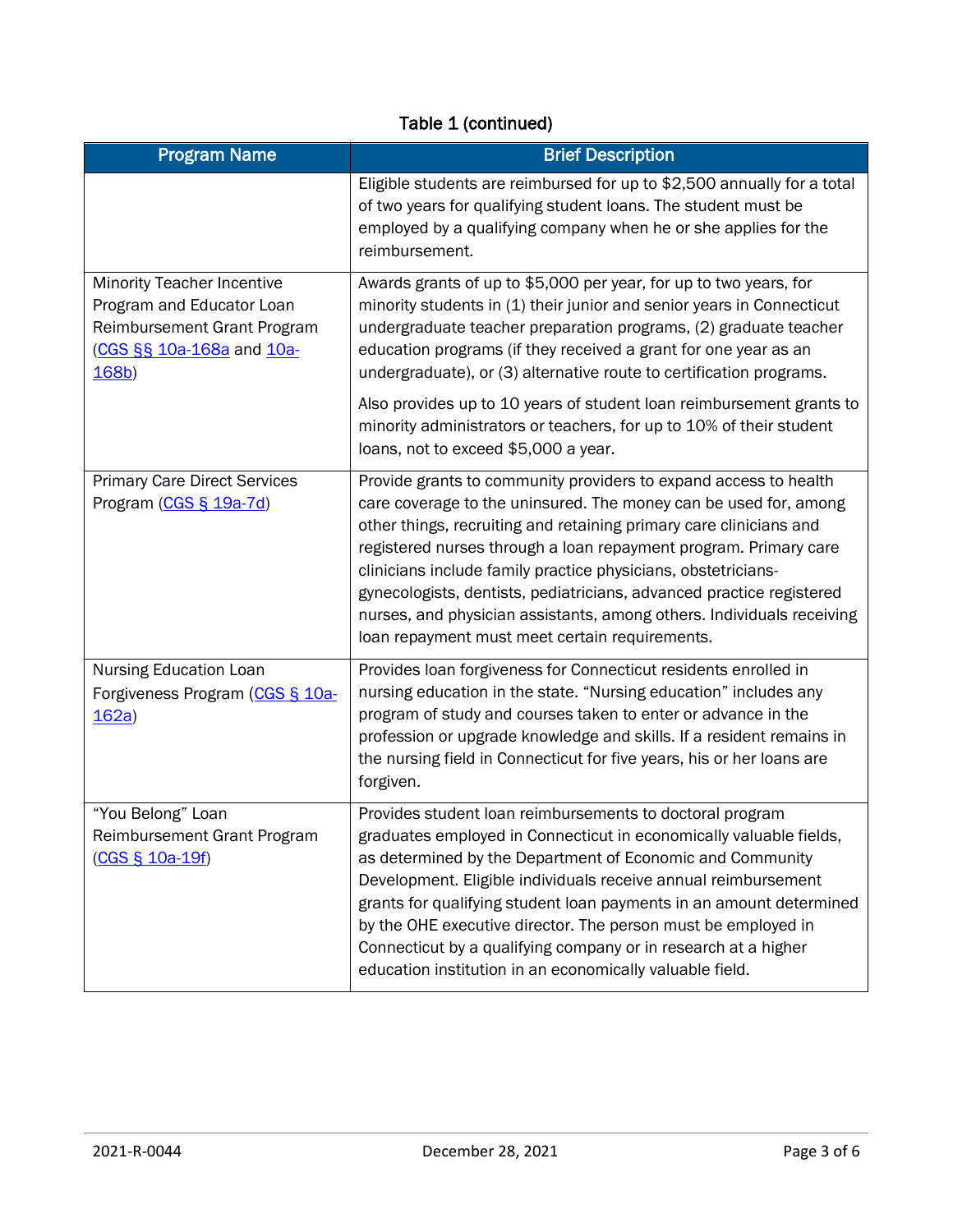### *Employer Tax Credit*

In 2019, [PA 19-86](https://www.cga.ct.gov/asp/cgabillstatus/cgabillstatus.asp?selBillType=Bill&which_year=2019&bill_num=72) established a state corporation business and insurance premium tax credit for an employer that makes eligible education loan payments on a qualified employee's behalf. The credit, which starts with the 2022 income year, equals 50% of the payments an employer makes on the outstanding principal balance of an eligible employee's education loan, up to a maximum credit of \$2,625 per employee per income year. Employers may claim the tax credit for a maximum of five income years per employee.

Eligible loans are those issued by CHESLA to refinance student loans. Qualified employees are Connecticut residents who (1) earned their first bachelor's degree within the last five years and (2) are working full time (at least 35 hours per week) at a corporation, insurer, or health care center that is licensed in Connecticut and subject to the applicable tax. However, a qualified employee cannot be an owner, member, partner, or family member of an otherwise qualified employer.

## **Student Loan Forgiveness and Repayment Programs in Other States**

Table 2 below provides examples of other states' student loan forgiveness and repayment programs.

| <b>State</b> | <b>Program Name</b>                                    | <b>Brief Description</b>                                                                                                                                                                                                                                                                                                                           |
|--------------|--------------------------------------------------------|----------------------------------------------------------------------------------------------------------------------------------------------------------------------------------------------------------------------------------------------------------------------------------------------------------------------------------------------------|
| Kansas       | <b>Kansas Rural Opportunity Zone</b><br><b>Program</b> | Designed to retain college graduates in the state<br>and partners with rural counties that fund loan<br>repayments up to \$15,000 (\$3,000 per year);<br>among other eligibility criteria, applicants must<br>have a newly established permanent address in a<br>participating county.                                                             |
| Maine        | <b>Opportunity Maine</b>                               | A tax credit program that reimburses student loan<br>payments for qualified borrowers who live and<br>work in Maine (see below for more information).                                                                                                                                                                                              |
| Maryland     | <b>Student Loan Debt Relief Tax</b><br>Credit          | Provides a tax credit to certain Maryland residents<br>who incurred at least \$20,000 in debt while<br>earning an undergraduate or graduate degree and<br>still have at least \$5,000 of outstanding debt.<br>Priority given to borrowers with higher debt-to-<br>income ratios and graduates of Maryland higher<br>public education institutions. |

#### Table 2: Examples of Other States' Student Loan Forgiveness and Repayment Programs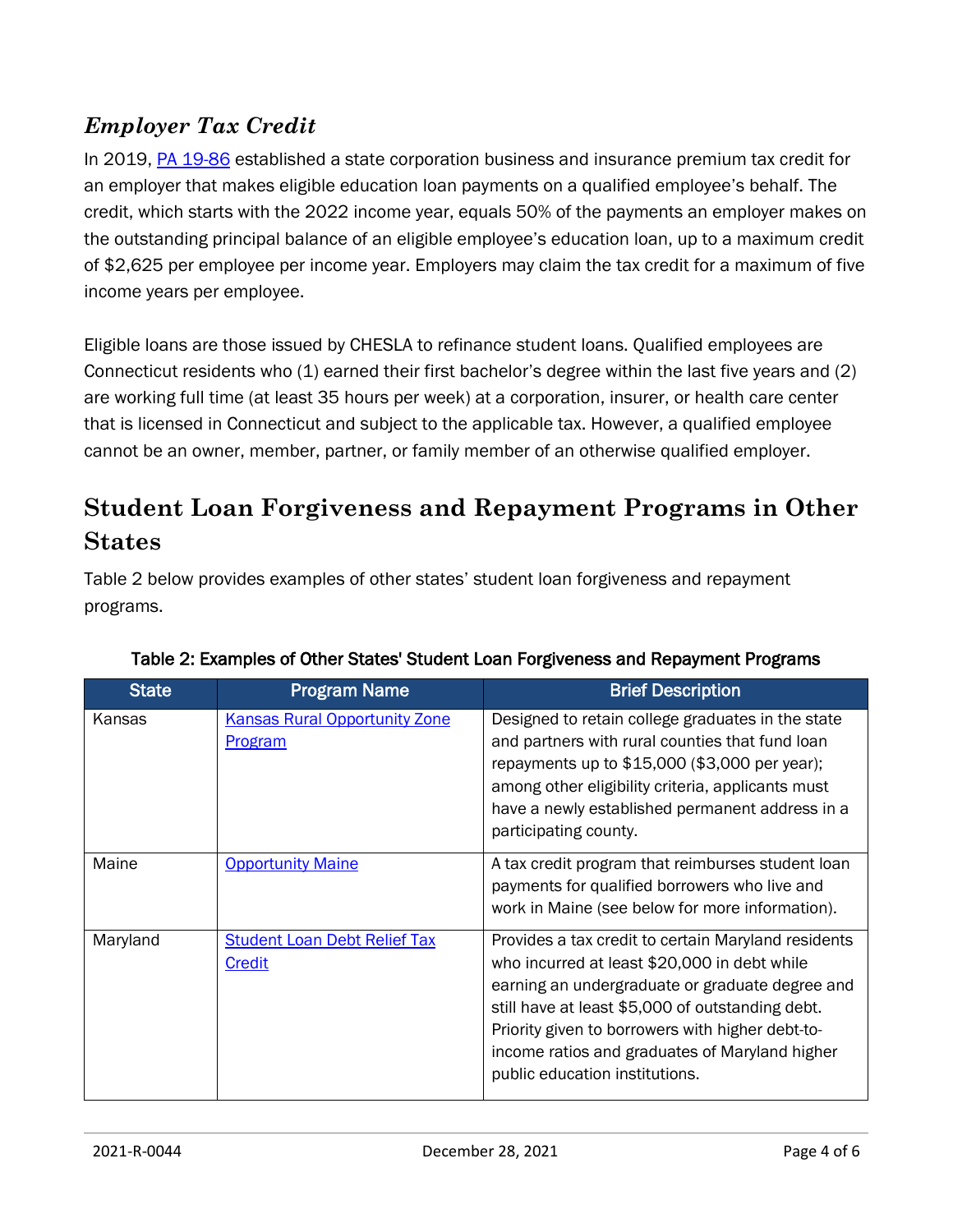#### Table 2 (continued)

| <b>State</b>    | <b>Program Name</b>                                                               | <b>Brief Description</b>                                                                                                                                                                                                                                                                                                                                                                                                                                                                          |
|-----------------|-----------------------------------------------------------------------------------|---------------------------------------------------------------------------------------------------------------------------------------------------------------------------------------------------------------------------------------------------------------------------------------------------------------------------------------------------------------------------------------------------------------------------------------------------------------------------------------------------|
| Massachusetts   | <b>Massachusetts Loan Repayment</b><br><b>Program for Health Professionals</b>    | Provides educational loan repayments (up to<br>\$50,000 for a two-year contract) as an incentive<br>for health professionals to practice in communities<br>where significant shortages of health care<br>providers and barriers to access have been<br>identified.                                                                                                                                                                                                                                |
| <b>New York</b> | <b>Get on Your Feet Program</b>                                                   | Makes full monthly payments for up to two years<br>to certain college graduates with an adjusted gross<br>income of less than \$50,000 who are enrolled in a<br>federal income-based repayment program.                                                                                                                                                                                                                                                                                           |
| Rhode Island    | <b>Rhode Island Commerce</b><br><b>Corporation Wavemaker</b><br><b>Fellowship</b> | Provides qualifying graduates pursuing<br>employment in Rhode Island in a STEM field with a<br>tax credit certificate equal to annual eligible loan<br>repayment expenses for up to four years (value of<br>the tax credit is capped at certain amounts and<br>varies based on highest degree earned).                                                                                                                                                                                            |
| <b>Texas</b>    | <b>Peace Officer Student Loan</b><br><b>Repayment Assistance Program</b>          | Provides qualifying peace officers with student<br>loan repayment (up to \$4,000 a year or 20%<br>of the total unpaid eligible loan balance,<br>whichever is less) for up to five consecutive<br>years. Qualifying peace officers must have<br>earned at least 60 credit hours or the<br>equivalent from an eligible Texas higher<br>education institution prior to appointment, be<br>currently employed, and have completed at<br>least one year of employment as a full-time<br>peace officer. |

Sources: [U.S. Student Loans and Debt Levels Set Record: What](https://www.ncsl.org/Portals/1/Documents/educ/Student-Loans-And-Debt_v02.pdf)'s a Legislature to Do?, NCSL (May 2019); [Tackling](https://www.ncsl.org/research/education/tackling-record-student-loan-debt637212487.aspx)  [Record Student Loan Debt,](https://www.ncsl.org/research/education/tackling-record-student-loan-debt637212487.aspx) NCSL (April 2020); program websites

## **Federal Student Loan Forgiveness and Repayment Programs**

A 2018 report by the Congressional Research Service (CRS), "Federal Student Loan Forgiveness [and Loan Repayment Programs](https://fas.org/sgp/crs/misc/R43571.pdf)," describes all such federal programs (see pages 113-127 of the CRS report for a list of programs organized by profession and borrower's financial circumstances). According to the report, there are over 50 loan forgiveness and repayment programs authorized at the federal level, with approximately 30 programs in operation as of October 1, 2017. Most programs (1) support specific public service or workforce needs, (2) are available to borrowers